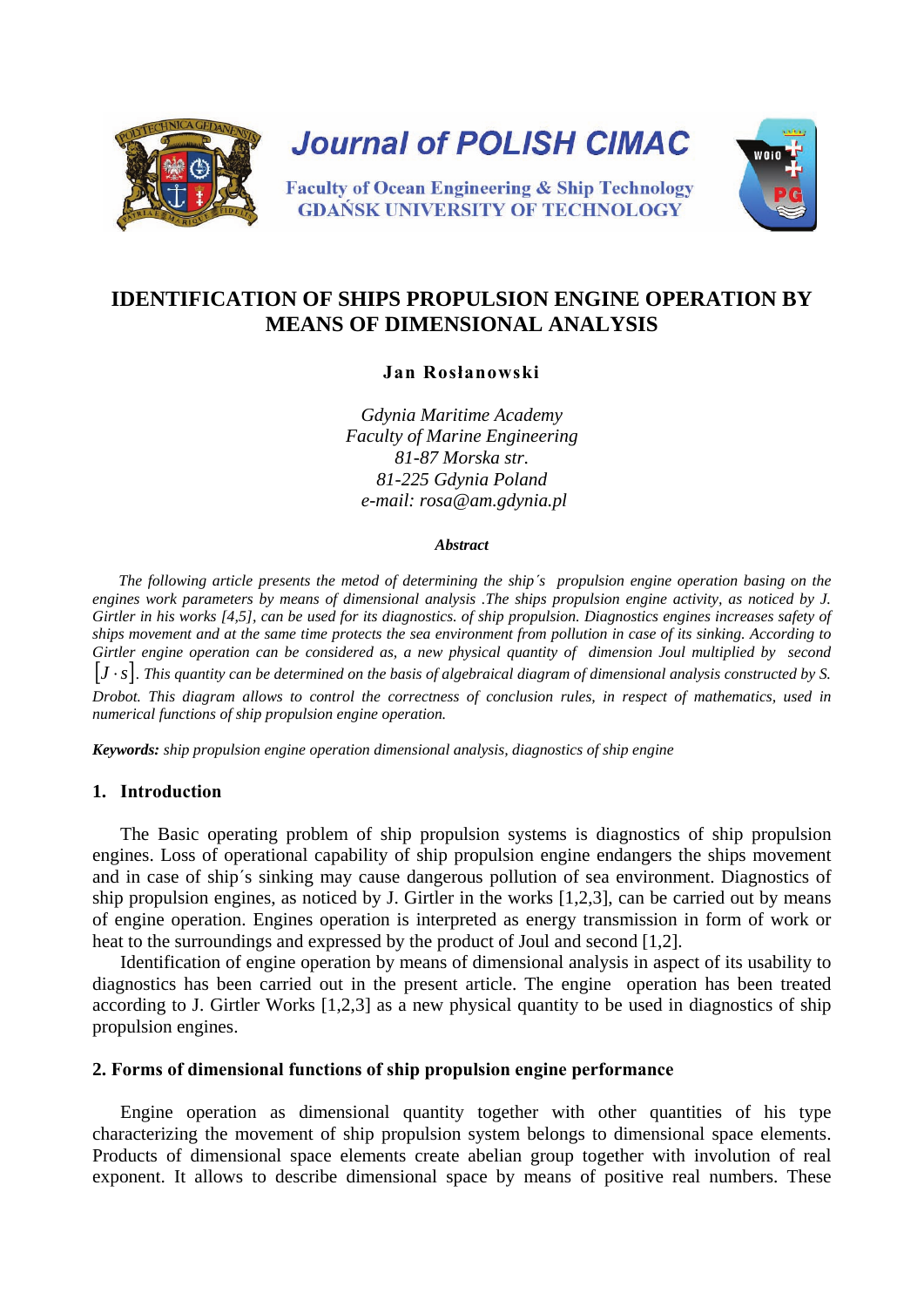numbers create the underspace of dimensional space. It means that both dimensional and nondimensional quantities belong to dimensional space. Out of dimensional space elements we can select, a determined by space dimension, amount of dimensionally independent quantities called the space base [4,5,6].

Elements of the same dimensional space can be arguments of the function defined as not an ordinary function and called a dimensional one. A dimensional function must equally well describe engines operation in each configuration of units and automatically fulfill the condition of invariance. Apart from this condition it must fulfill the condition of dimensional homogeneity. If in dimensionally invariant and homogeneous function there are independent and dependent arguments so an the basis of Buckingham theorem we can express the last by means of numerical function. Such information can be obtained only by means of experiment.

 Analysis of ship engine activity in conditions of its operating creates great difficulties as it requires the knowledge of defining functions and also the knowledge of dynamic features of ship propulsion system.

The activity of ship propulsion engine in the course of its operation is defined by the following parameters:

- -the effective Power of the engine **N,**
- torque of the engine **M,**
- rotational speed of the engine **n**,
- fuel volume consumed by the engine *V*
- supercharging air compression **p**,
- time of engine activity **t**.

The function form of ship engine propulsion operation **D** can be determined on the basis of functional dependence among the above mentioned parameters. They have adequate dimensions in an accepted system of measure units. Besides on the basis of measurement we can attribute to them defined numerical values. Taking into account the above mentioned premises quantities we can write the following dimensional functions of ship propulsion engine operation **D** as below:

$$
D = \Phi\left(M, n, v, p, t\right) \tag{1}
$$

$$
D = \Phi(N, n, v, t) \tag{2}
$$

where:

Φ - symbol of dimensional function,

$$
M
$$
 – torque of the engine in  $\left[\frac{kg \cdot m^2}{s^2}\right]$ ,

*n* – rotational speed of the engine in  $\begin{bmatrix} 1 \\ s \end{bmatrix}$  $\mathsf{L}$ 

$$
v
$$
 - fuel volume consumed by the engine in  $\left[ \frac{m^3}{s} \right]$ 

*N* – effective power of the ship propulsion engine in

*s*  $\frac{1}{-}$ ,

$$
\left[\frac{kg\cdot m^2}{s^3}\right],
$$

 $\overline{\phantom{a}}$ 

,

*p* – supercharging air pressure in  $\left\lfloor \frac{kg}{m \cdot s^2} \right\rfloor$  $\mathsf{I}$  $m \cdot s^2$  $\frac{kg}{2}$ , *t*- time of engine activity in  $|s|$ ,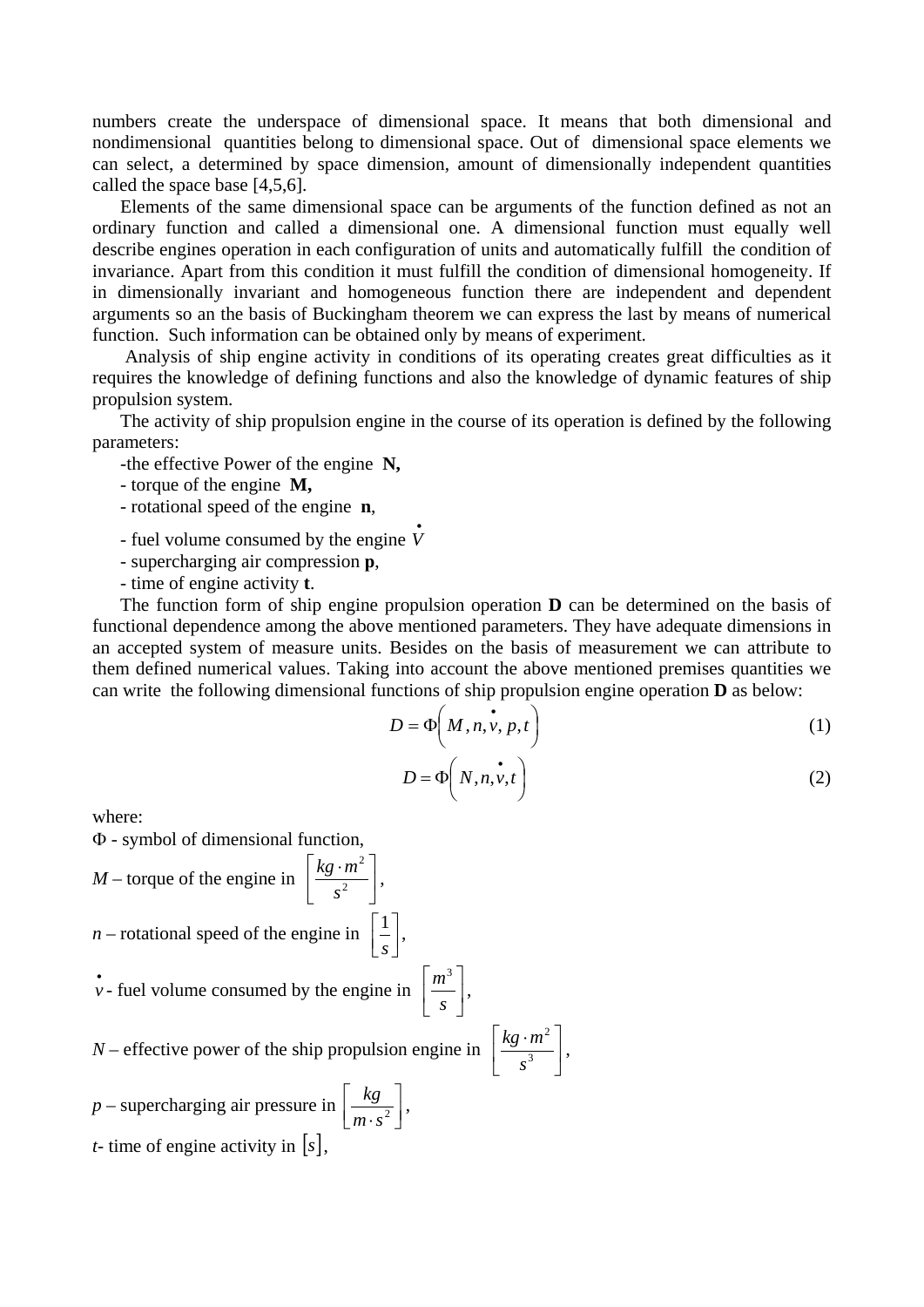#### *D* – activity of ship propulsion engine in  $\frac{\kappa_8 - m}{g}$  $\overline{\phantom{a}}$  $\frac{kg \cdot m^2}{s}$ L  $|kg \cdot$ *s*  $kg \cdot m^2$

Functions of ship propulsion engine operation (1) and (2) are described in dimensional space of the third grade, which means that among function arguments there are three dimensionally independent argument creating so called dimensional base. All possibilities of their choice in given functions (1) and (2) are presented in tables 1 and 2. Forms of numerical function of ship propulsion engine operation can be determined on the basis of measurements carried out in the course of its operation.

.

| Tab. 1. Choice possibilities of arguments dimensionally independent, so called dimensional bases, in function of ship |
|-----------------------------------------------------------------------------------------------------------------------|
| propulsion engine operation $D = \Phi(M, n, v, p, t)$                                                                 |
|                                                                                                                       |

| <b>Ordinal</b><br>number | Form of dimensional function                                                                                                                                                           | <b>Dimensional base</b> | comments |
|--------------------------|----------------------------------------------------------------------------------------------------------------------------------------------------------------------------------------|-------------------------|----------|
| 1                        | $D = f(\phi_v, \phi_t) \cdot \frac{M}{n}$<br>$\phi_v = \frac{v \cdot p}{M \cdot n}, \dots \cdot \phi_t = n \cdot t$                                                                    | M,n,p                   |          |
| $\overline{2}$           | $D = f(\phi_p, \phi_t) \cdot \frac{M}{n}$<br>$\phi_p = \frac{p \cdot n \cdot v}{M}, \dots \cdot \phi_t = n \cdot t$                                                                    | M, n, v                 |          |
| 3                        | $D = f(\phi_M, \phi_t) \cdot \frac{v \cdot p}{n^2}$<br>$\phi_M = \frac{M \cdot n}{\cdot}$ , $\cdots \cdots \phi_t = n \cdot t$                                                         | n, v, p                 |          |
| $\overline{A}$           | $\overrightarrow{D} = f(\phi_M, \phi_n) \cdot \overrightarrow{v} \cdot p \cdot t^2$<br>$\phi_M = \frac{M}{\cdot} \cdot \cdot \cdot \cdot \cdot \cdot \cdot \phi_n = n \cdot t$         | v, p, t                 |          |
| 5                        | $\frac{v \cdot p \cdot t}{D = f(\phi_n, \phi_t) \cdot \frac{M^2}{\cdot}}$<br>$v\cdot p$<br>$\phi_n = \frac{n \cdot M}{\bullet}$ , $\cdots$ , $\phi_t = \frac{v \cdot p \cdot t}{\phi}$ | $\dot{v}$ , p,M         |          |
| 6                        | $D = f\left(\phi_n, \phi, \phi\right) \cdot M \cdot t$                                                                                                                                 | p, t, M                 |          |
| $\overline{7}$           | $\phi_n = n \cdot t, \dots \phi_p = \frac{p \cdot t \cdot v}{M}$<br>$D = f(\phi_n, \phi_p) \cdot M \cdot t$<br>$\phi_n = n \cdot t, \dots \phi_p = \frac{p \cdot t \cdot v}{M}$        | M, t, v                 |          |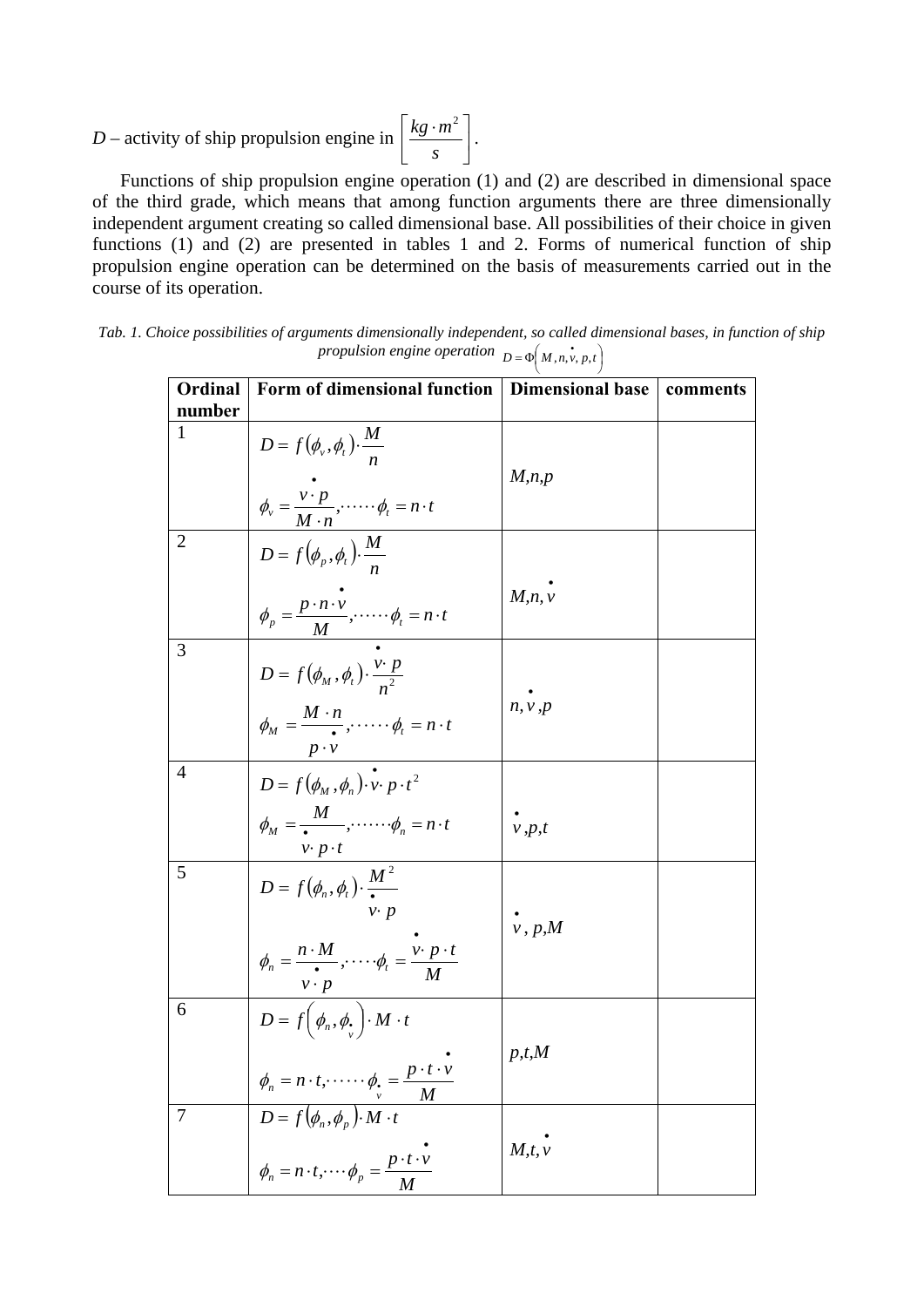*Tab. 2. Choice possibilities of arguments dimensionally independent so called dimensional bases in function of ship*   $proputation \text{ engine operation} \quad D = \Phi(N, n, v, t)$ 

| Ordinal<br>number | The form of dimensional function   Dimensional base         |         | comments |  |  |
|-------------------|-------------------------------------------------------------|---------|----------|--|--|
|                   | $D = f(\phi_t) \cdot \frac{N}{n^2}$<br>$\phi_t = n \cdot t$ | N, n, v |          |  |  |
|                   | $D = f(\phi_n) \cdot N \cdot t^2$<br>$\phi_n = n \cdot t$   | N, v, t |          |  |  |

## **3. Determination of numerical function form of ship propulsion engine activity on the basis of dimensional argument measurements**

To measure work parameters of propulsion engine of general cargo vessel with displacement of 5500 DWT all devices and measurement apparatus installed as ships standard equipment have been used. All measurements the results used in this work were taken during normal 17 days long voyage. Those measurements were taken at the time of engines steady work (excluding maneouevres) four times, a day at 8,11,14 and 20 o′clock of ship′s time. The general cargo vessel was propelled by 5RD68 engine made by H. Cegielski – Sulzer. The measurement results concerning the arguments of dimensional function of ship propulsion engine performance in the course of its operation in nondimensional form have been presented in drawing 1. Dependence of variable dependent on independent ones allows, in the domain of real numbers, to determine the numerical form of operational function by means of multiple regression and define its constant coefficients.

Drawing 1 presents measurement caordinates of numerical function of ship propulsion engine activity with sharply outlined linear dependence. These coordinates have been fitted to multiple regression which helped to obtain the equation of the following form:

•

$$
\frac{D}{M \cdot t} \cdot 10^6 = 10^{-6} \cdot \frac{p \cdot v \cdot t}{M} + 6,27 \cdot 10^6 n \cdot t - 0,001 \tag{3}
$$

or

$$
D = 10^{-12} p \cdot v \cdot t^2 + 6{,}27n \cdot t^2 \cdot M - 10^{-9} \cdot M \cdot t
$$
 (3a)

where:-

symbols like in formula (1).

Correlation coefficient of the above fitting to the straight line amounts to:

 $r = 0.99999572 \Rightarrow r^2 = 0.99999144$  and after correction  $r^2 = 0.99999092$ 

which gives a standard estimation error equal to 0,00952. Calculations that fit the straight line to measurement data included in table 4 were carried out by means of the programme STATISTICA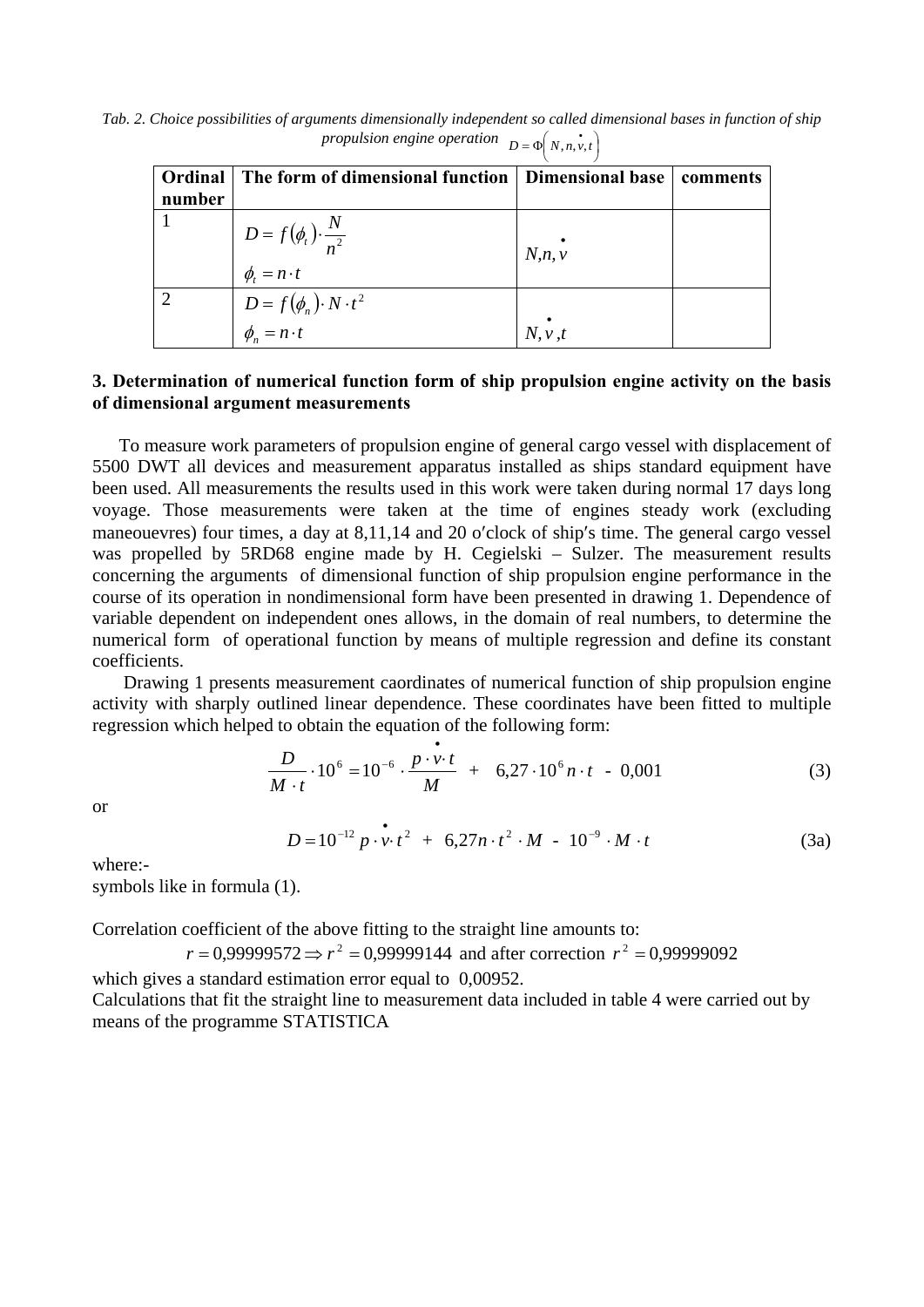|                | of             | rotational                  | junction oj us operation                 |        |                                                                                                                                                                                                                                                    |                |                                       |
|----------------|----------------|-----------------------------|------------------------------------------|--------|----------------------------------------------------------------------------------------------------------------------------------------------------------------------------------------------------------------------------------------------------|----------------|---------------------------------------|
| Number         | time           |                             | torque                                   | fuel   | effective                                                                                                                                                                                                                                          | engine         | Super                                 |
|                | operation      | speed                       |                                          | volume | power                                                                                                                                                                                                                                              | operation      | charging                              |
|                | $t\cdot10^6$   | $n\left[\frac{1}{s}\right]$ | $M\left[\frac{kg \cdot m^2}{s^2}\right]$ |        |                                                                                                                                                                                                                                                    |                | air                                   |
|                |                |                             |                                          |        |                                                                                                                                                                                                                                                    |                | compres.<br>$\boldsymbol{p}$          |
|                |                |                             |                                          |        | $\begin{bmatrix}\n\text{consump.} \\ \mathbf{v} \left[\frac{m^3}{s}\right] & \frac{N \cdot 10^6}{s^3} \\ \frac{k g \cdot m^2}{s^3} & \frac{k g \cdot m^2}{s}\n\end{bmatrix} \begin{bmatrix}\nD \cdot 10 \\ \frac{k g \cdot m^2}{s}\n\end{bmatrix}$ |                |                                       |
|                |                |                             |                                          |        |                                                                                                                                                                                                                                                    |                |                                       |
|                |                |                             |                                          |        |                                                                                                                                                                                                                                                    |                | $\left[\frac{kg}{s^2 \cdot m}\right]$ |
| $\mathbf{1}$   | $\overline{0}$ | 2,0833                      | 22094                                    | 0,0209 | 2,8471                                                                                                                                                                                                                                             | $\overline{0}$ | 39226,8                               |
| $\sqrt{2}$     | 0,0648         | 2,0900                      | 22511                                    | 0,0194 | 2,9104                                                                                                                                                                                                                                             | 1240,65        | 41188,14                              |
| $\overline{3}$ | 0,1512         | 2,0733                      | 22094                                    | 0,0215 | 2,8339                                                                                                                                                                                                                                             | 6576,57        | 41188,14                              |
| $\overline{4}$ | 0,1620         | 2,0650                      | 22511                                    | 0,0224 | 2,8751                                                                                                                                                                                                                                             | 7661,34        | 43149,48                              |
| $\overline{5}$ | 0,1728         | 2,0733                      | 22511                                    | 0,0229 | 2,8868                                                                                                                                                                                                                                             | 8751,93        | 41188,14                              |
| 6              | 0,1944         | 2,0833                      | 22094                                    | 0,0224 | 2,8471                                                                                                                                                                                                                                             | 10923,92       | 41188,14                              |
| $\overline{7}$ | 0,2376         | 2,0633                      | 22094                                    | 0,0215 | 2,8199                                                                                                                                                                                                                                             | 16161,78       | 41188,14                              |
| $8\,$          | 0,2484         | 1,9900                      | 21052                                    | 0,0192 | 2,5919                                                                                                                                                                                                                                             | 16241,63       | 34323,45                              |
| 9              | 0,2592         | 1,9867                      | 21052                                    | 0,0194 | 2,5875                                                                                                                                                                                                                                             | 17655,32       | 35304,12                              |
| 10             | 0,2808         | 2,0567                      | 22084                                    | 0,0231 | 2,8111                                                                                                                                                                                                                                             | 22502,09       | 41188,14                              |
| 11             | 0,3240         | 2,0633                      | 22094                                    | 0,0203 | 2,8199                                                                                                                                                                                                                                             | 30068,14       | 39226,80                              |
| 12             | 0,3348         | 2,0633                      | 22094                                    | 0,0203 | 2,8199                                                                                                                                                                                                                                             | 32106,10       | 39226,80                              |
| 13             | 0,3456         | 2,0633                      | 22094                                    | 0,0202 | 2,8199                                                                                                                                                                                                                                             | 34210,87       | 38246,14                              |
| 14             | 0,3672         | 2,0683                      | 22094                                    | 0,0203 | 2,8265                                                                                                                                                                                                                                             | 38714,45       | 39226,80                              |
| 15             | 0,4104         | 2,1017                      | 22719                                    | 0,0222 | 2,9538                                                                                                                                                                                                                                             | 50530,61       | 41188,14                              |
| 16             | 0,4320         | 2,1200                      | 22511                                    | 0,0208 | 2,9523                                                                                                                                                                                                                                             | 55960,04       | 43149,48                              |
| 17             | 0,4536         | 2,1217                      | 23136                                    | 0,0215 | 3,0361                                                                                                                                                                                                                                             | 63459,73       | 41188,14                              |
| 18             | 0,4968         | 2,1067                      | 22511                                    | 0,0213 | 2,9332                                                                                                                                                                                                                                             | 73542,86       | 41188,14                              |
| 19             | 0,5076         | 2,1017                      | 22511                                    | 0,0214 | 2,9266                                                                                                                                                                                                                                             | 76592,92       | 41188,14                              |
| 20             | 0,5184         | 2,0967                      | 22511                                    | 0,0212 | 2,9192                                                                                                                                                                                                                                             | 79696,81       | 41188,14                              |
| 21             | 0,5400         | 2,1083                      | 22302                                    | 0,0228 | 2,9089                                                                                                                                                                                                                                             | 86147,68       | 42168,81                              |
| 22             | 0,5616         | 2,0667                      | 22511                                    | 0,0244 | 2,8780                                                                                                                                                                                                                                             | 92194,77       | 42168,81                              |
| 23             | 0,5616         | 2,0950                      | 22511                                    | 0,0219 | 2,9170                                                                                                                                                                                                                                             | 93457,23       | 41188,14                              |
| 24             | 0,5832         | 2,1200                      | 22302                                    | 0,0238 | 2,9251                                                                                                                                                                                                                                             | 101040,29      | 47072,16                              |
| 25             | 0,5832         | 2,1233                      | 22928                                    | 0,0227 | 3,0111                                                                                                                                                                                                                                             | 104038,10      | 46091,49                              |
| 26             | 0,6264         | 2,1283                      | 22928                                    | 0,0227 | 3,0185                                                                                                                                                                                                                                             | 120304,64      | 45110,82                              |
| 27             | 0,6372         | 2,1317                      | 22928                                    | 0,0226 | 3,0229                                                                                                                                                                                                                                             | 124102,79      | 45110,82                              |
| 28             | 0,6480         | 2,1300                      | 22928                                    | 0,0222 | 3,0207                                                                                                                                                                                                                                             | 128847,40      | 45110,82                              |
| 29             | 0,6696         | 2,1317                      | 23343                                    | 0,0223 | 3,0413                                                                                                                                                                                                                                             | 140182,41      | 45110,82                              |
| 30             | 0,7128         | 2,1283                      | 23553                                    | 0,0221 | 3,1001                                                                                                                                                                                                                                             | 160027,39      | 45110,82                              |
| 31             | 0,7236         | 2,1267                      | 23553                                    | 0,0232 | 3,0979                                                                                                                                                                                                                                             | 164789,47      | 47072,16                              |
| 32             | 0,7344         | 3,1733                      | 24595                                    | 0,0247 | 3,3053                                                                                                                                                                                                                                             | 181138,80      | 52956,18                              |
| 33             | 0,7560         | 2,0917                      | 22928                                    | 0,0229 | 2,9663                                                                                                                                                                                                                                             | 172222,16      | 46091,49                              |
| 34             | 0,8208         | 2,0967                      | 23344                                    | 0,0219 | 3,0273                                                                                                                                                                                                                                             | 207188,73      | 43149,48                              |
| 35             | 0,8424         | 2,1283                      | 22928                                    | 0,0224 | 3,0185                                                                                                                                                                                                                                             | 217578,31      | 44130,15                              |
| 36             | 0,9288         | 2,1300                      | 23553                                    | 0,0222 | 3,1023                                                                                                                                                                                                                                             | 271925,61      | 45110,82                              |

*Tab. 3. Parameters measurements results of ship propulsion engine opetration which are arguments of dimensional function of its operation*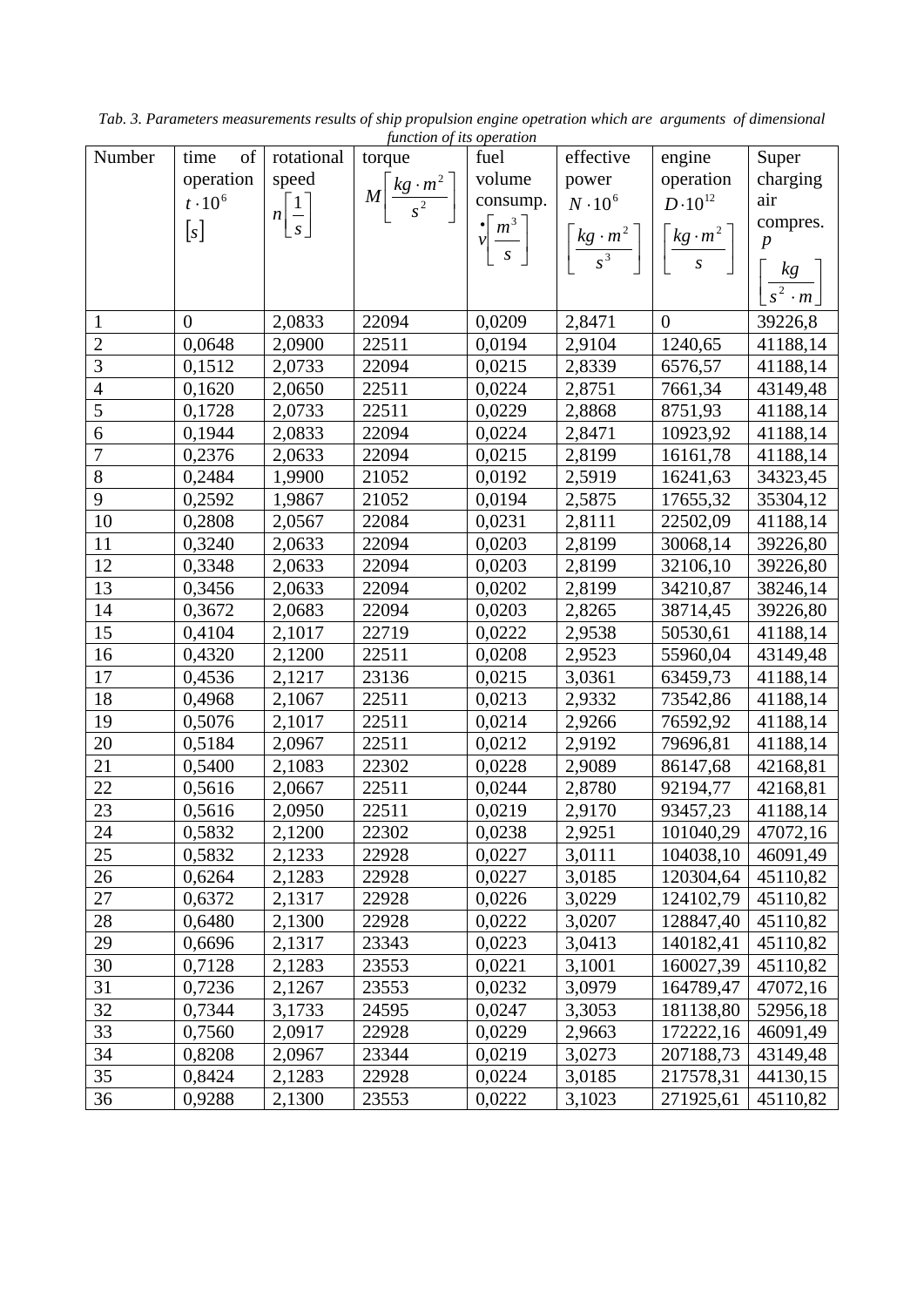

*Fig. 1. Measurement coordinates of numerical function of ship propulsion engine activity in an established dimensional base p,t,M of the form C=f* (A, B). (table1- position 6). Explanations:  $C = \frac{D}{M \cdot t} \cdot 10^{6}$ -nondimensional index *of engine operation,*  $A = n ⋅ t ⋅ 10<sup>6</sup>$  - similarity invariant of engine rotational speed,  $B = \frac{p \cdot v \cdot t}{M}$ -similarity invariant of fuel *volume consumed by the engine, the rest of symbols like in formula (1)*

In dimensional function of ship propulsion engine defined by the formula (2) one can select four different dimensional bases , but only two are correct, in respect of dimensional structure. Structures of numerical functions obtained from formula (2), were given in table 2, position 2, similarity invariable of numerical function concerning engine operation is independent of its rotational speed as shown in drawing 2. On the other hand its value depends on engine work parameters in established conditions.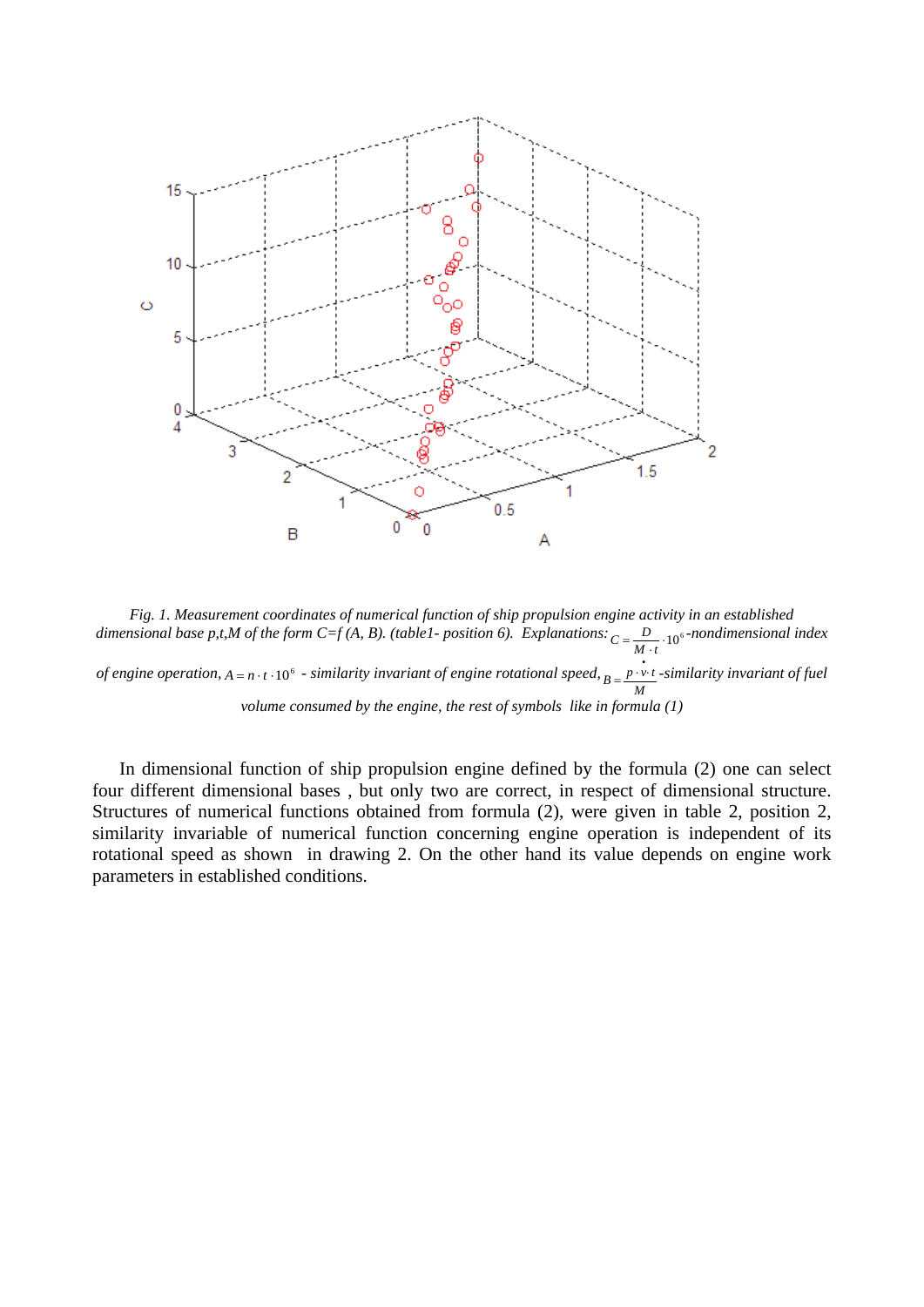

*Fig. 2. Probability invariant measurements of numerical function concerning ship engine operation in an established dimensional base*  $N, v, t$  *of the form*  $H = f(X)$  *(look table 2 position 2). Explanations:*  $H = \frac{D}{N \cdot t^2}$  *- nondimensional index of ship engine operation,*  $X = n \cdot t$  - similarity invariant of engine rotational speed, *the rest of symbols like in formula (2)*

Peak occurence taking place in similarity invariant in numerical function of engine operation shown in drawing, is caused by the average of propulsion engine. After twelve days of the ship′s voyage broke the liner of engine cylinder head on third unit. First it caused, a decrease of operation value brought about by a faulty action of the third system and next an increase of operation value as a result of augmentem work of the remaining systems. Numerical structure given in table 2 position 2 on the basis of invariant changes of the engine operation similarity (numerical function dependent variable) can be recorded in the following way, drawing 2.

$$
\begin{cases}\n\frac{D}{N \cdot t^2} = 0,1015 \Rightarrow 0 \le n \cdot t \le 0,5775 \cdot 10^6 \\
\frac{D}{N \cdot t^2} = 0,1016 \Rightarrow 0,5775 \cdot 10^6 \le n \cdot t\n\end{cases}
$$
\n(4)

or

$$
\begin{cases}\nD = 0,1015 \cdot N \cdot t^2 \Rightarrow 0 \le n \cdot t \le 0,5775 \cdot 10^6 \\
D = 0,1016 \cdot N \cdot t^2 \Rightarrow 0,5775 \cdot 10^6 \le n \cdot t\n\end{cases}
$$
\n(4a)

where:

symbols like in formula (2).

### **4. Conclusions**

Two different forms of numerical functions concerning propulsion engine operation (1) and (2) are possible to obtain, by means of algebraic diagram of dimensional analysis given by S. Drobot. Different numerical structures are given in tables 1 and 2.